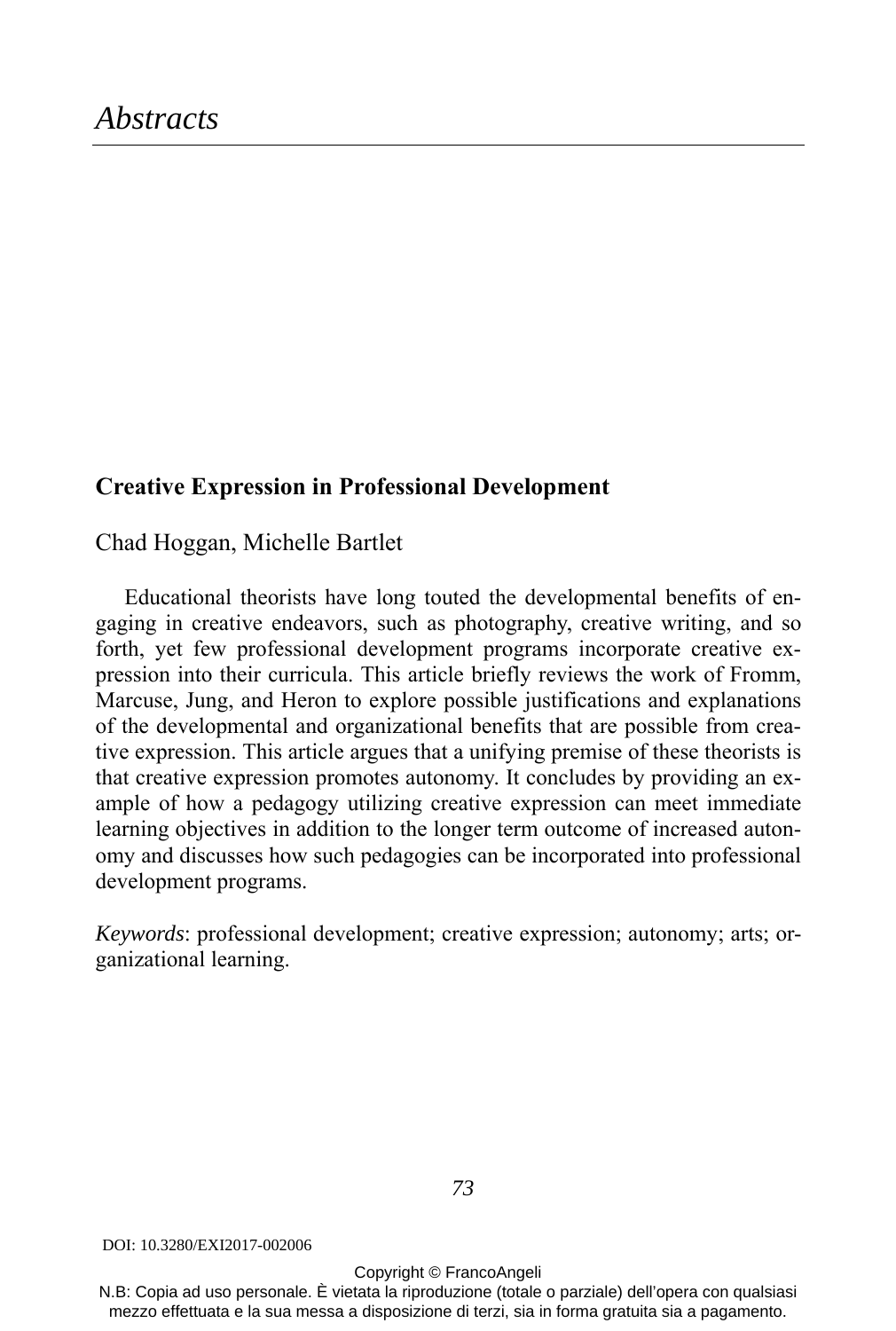### **Didactic organisation. An explorative study**

Martino Andreani, Matteo Turri, Cristina Zaggia, Giuseppina Le Rose

OECD surveys show that students in Italy take longer to complete their higher education qualifications, access studies at a later stage, and have a high dropout rate.

This paper outlines the main results of a study funded by ANVUR that involved 40 programme study coordinators from different countries (Italy, Switzerland and the UK).The programmes of study involved in the research concerned three fields: philosophy, management and chemistry.

Each programme coordinator was interviewed about the organisation; the teaching, learning and assessment methods; and the quality assurance system of the respective undergraduate degrees.

Compared with the other countries studied, and recognising the specificities of each discipline, the findings emphasise three critical aspects concerning the Italian way of organising, providing and evaluating the study programmes: the control of the students career; the learning assessment and the professional development of the teaching staff.

*Keywords*: guidance; teaching, learning and assessment methods; quality assurance.

# **The evaluation of higher education in learning perspective: developments and students' participation**

### Luisa Pandolfi

The paper aims to explore the development of the main institutional and scientific background about the quality assurance and the evaluation of higher education. This development leads to the need to implement multidimensional and procedural perspectives, as highlighted by the wider literature framework and by many evidence based research. Particularly, this article aims to identify new possible forms, models and tools for teaching evaluation that can integrated tools currently in use, in order to make students more active protagonists and, at the same time, in order to promote an improvement of the teaching practices and of the quality of the program of study. In this regard, a survey realized at the University of Sassari will be presented.

*Keywords*: evaluation; students; participation; higher education.

*74* 

Copyright © FrancoAngeli

N.B: Copia ad uso personale. È vietata la riproduzione (totale o parziale) dell'opera con qualsiasi mezzo effettuata e la sua messa a disposizione di terzi, sia in forma gratuita sia a pagamento.